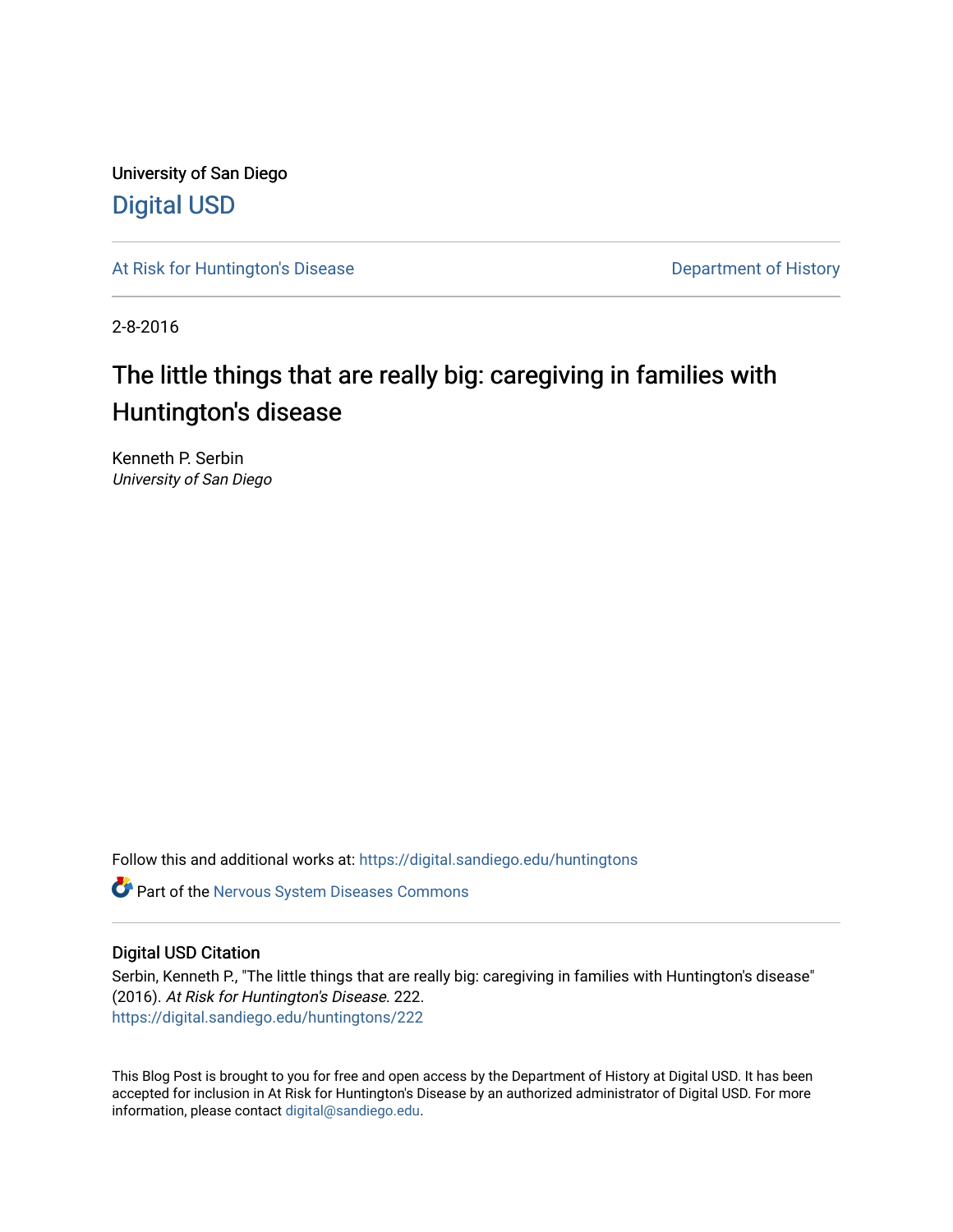#### More **[Create Blog](https://www.blogger.com/home#create) [Sign In](https://www.blogger.com/)**

# [At Risk for Huntington's Disease](http://curehd.blogspot.com/)

*HD is a genetically caused brain disorder that causes uncontrollable bodily movements and robs people's ability to walk, talk, eat, and think. The final result is a slow, ugly death. Children of parents with HD have a 50-50 chance of inheriting the disease. There is no cure or treatment.*

### Blog Archive

- $\blacktriangleright$  [2021](http://curehd.blogspot.com/2021/) (12)
- $2020(16)$  $2020(16)$
- $2019(19)$  $2019(19)$
- $\blacktriangleright$  [2018](http://curehd.blogspot.com/2018/) (16)
- $2017(14)$  $2017(14)$
- $2016(13)$  $2016(13)$
- [►](javascript:void(0)) [November](http://curehd.blogspot.com/2016/11/) (2)
- [►](javascript:void(0)) [October](http://curehd.blogspot.com/2016/10/) (1)
- [►](javascript:void(0)) [September](http://curehd.blogspot.com/2016/09/) (1)
- $\blacktriangleright$  [May](http://curehd.blogspot.com/2016/05/) (2)
- $\blacktriangleright$  [April](http://curehd.blogspot.com/2016/04/) (2)
- $\blacktriangleright$  [March](http://curehd.blogspot.com/2016/03/) (1)
- [▼](javascript:void(0)) [February](http://curehd.blogspot.com/2016/02/) (2)
	- Chief [Huntington's](http://curehd.blogspot.com/2016/02/chief-huntingtons-disease-drug-hunter.html) disease drug hunter: 'every con... The little things that are really big: [caregiving](http://curehd.blogspot.com/2016/02/the-little-things-that-are-really-big.html)
- ...  $\blacktriangleright$  [January](http://curehd.blogspot.com/2016/01/) (2)
- $2015(24)$  $2015(24)$
- $2014(24)$  $2014(24)$
- $-2013(30)$  $-2013(30)$  $-2013(30)$
- $\blacktriangleright$  [2012](http://curehd.blogspot.com/2012/) (26)
- $\blacktriangleright$  [2011](http://curehd.blogspot.com/2011/) (33)
- [►](javascript:void(0)) [2010](http://curehd.blogspot.com/2010/) (26)
- $\blacktriangleright$  [2009](http://curehd.blogspot.com/2009/) (21)
- $\blacktriangleright$  [2008](http://curehd.blogspot.com/2008/) $(7)$
- $\blacktriangleright$  [2007](http://curehd.blogspot.com/2007/) $(7)$
- $\blacktriangleright$  [2006](http://curehd.blogspot.com/2006/) (4)
- $\blacktriangleright$  [2005](http://curehd.blogspot.com/2005/) (17)

# About Me **GENE [VERITAS](https://www.blogger.com/profile/10911736205741688185)**

View my [complete](https://www.blogger.com/profile/10911736205741688185) profile

# HD Links

[Huntington's](http://www.hdsa.org/) Disease Society of America [International](http://www.huntington-assoc.com/) Huntington **Association** 

#### MONDAY, FEBRUARY 08, 2016

# The little things that are really big: caregiving in families with Huntington's disease

*The everyday kindness of the back roads more than makes up for the agony of the headlines – [Charles Kuralt](http://www.biography.com/people/charles-kuralt-9370166)*

As a member of a Huntington's disease family, I have become deeply familiar with the common yet often unheralded human practice of caregiving.

My "HD warrior" father Paul Serbin cared for my HD-stricken mother Carol for more than a decade.

My mother died ten years ago this week. Her passing sent me into a months-long dual spiral of anxiety and depression: I had inherited the HD gene from her, and seeing her demise provided a portent of my own future ([click here](http://curehd.blogspot.com/2006/10/mourning-mom.html) to read more).

Because of the inevitability of HD onset, I know that I too will require caregiving.

Furthermore, as a father, I've spent the past fifteen years helping my wife Regina raise our daughter Bianca, a special form of caregiving. Bianca tested negative in the womb, thus avoiding the specter of juvenile Huntington's. As we teach her to drive and begin discussions about college, our role as parents becomes both more rewarding yet more complex.

Three weeks ago, the balance shifted, as Bianca and I became temporary caregivers for Regina: she underwent an operation to repair a torn rotator cuff and must keep her right arm in a sling for at least six weeks.

#### **Completely interdependent**

Caregiving is about all of the little – but really *big* – things we humans do for each other.

It's how families, hospitals, and nursing homes run.

We are completely interdependent.

As we've helped Regina over the past several weeks, the meaning of caregiving has become ever more clear to me.

It involves small but important tasks: bathing her, spraying on deodorant, buttoning her shirt, adjusting her sling, driving her to doctor's and physical therapy appointments, taking over her share of car pool duties, providing assistance in the kitchen, exercising her disabled arm – these and many more tasks have highlighted for me the importance of caregiving, taught me to be more sensitive to Regina's needs, and reminded me of what's most important in life.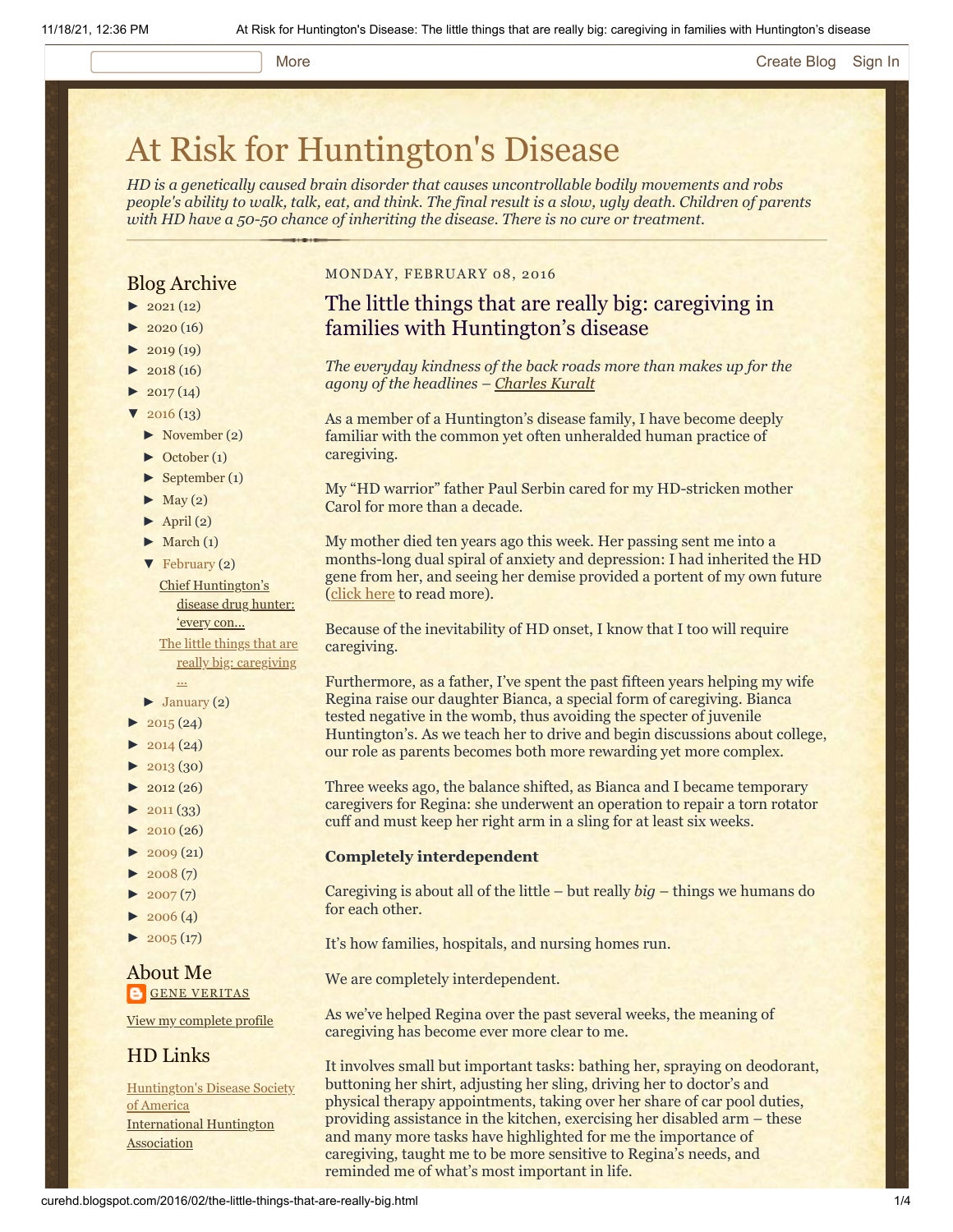[Huntington's](http://hddrugworks.org/) Disease Drug **Works** [Huntington's](http://www.hdlighthouse.org/) Disease **Lighthouse Hereditary Disease [Foundation](http://www.hdfoundation.org/)** [Huntington's](http://www.hdac.org/) Disease Advocacy Center Thomas [Cellini Huntington's](http://www.ourtchfoundation.org/) Foundation HDSA Orange County (CA) [Affiliate](http://www.hdsaoc.org/) HD Free with [PGD!](http://www.hdfreewithpgd.com/) [Stanford](http://www.stanford.edu/group/hopes/) HOPES Earth Source [CoQ10,](http://www.escoq10.com/) Inc.

# HD Blogs and Individuals

Chris Furbee: [Huntingtons](http://www.huntingtonsdance.org/) **Dance** Angela F.: Surviving [Huntington's?](http://survivinghuntingtons.blogspot.com/) Heather's [Huntington's](http://heatherdugdale.angelfire.com/) Disease Page

Despite a busy high school life, Bianca has helped out, too.

It's brought us closer together.



*Bianca (left), Regina, and Kenneth Serbin (aka Gene Veritas) (photo by Bianca Serbin)*

#### **Valid and important emotions**

I'm certainly no saint. I've done my share of grumbling! And sometimes I feel overwhelmed.

As I've learned from news items posted on Facebook HD discussion pages, caregiving experts say it's okay to experience feelings associated with caregiving such as anger, boredom, frustration, and impatience.

"Whether you become a caregiver gradually or all of sudden due to a crisis, or whether you are a caregiver willingly or by default, many emotions surface when you take on the job of caregiving," a recent article at *[Dementia Today](http://www.dementiatoday.com/the-emotional-side-of-caregiving/)* states. "Some of these feelings happen right away and some don't surface until you have been caregiving for awhile. Whatever your situation, it is important to remember that you, too, are important. All of your emotions, good and bad, about caregiving are not only allowed, but valid and important."

As [another article](http://www.scnews.com/theme_pages/senior_scene/article_c1cf6af8-bed3-11e5-b883-637576f5fb04.html) suggests, caregivers need to face emotions directly, find healthy ways to release anger, share feelings with close friends, and take breaks to pursue enjoyment.

These recommendations can apply to short-term caregiving situations such as recovery from an operation but also to long-term situations involving HD, Alzheimer's disease, and other afflictions.

### **Overlooked and undervalued**

Until my mother went into a nursing home in the final months of her life, my father cared for my mother's daily needs with the assistance of a professional caregiver who visited their home a few hours each week. He helped her in the bathroom, fed her, and pushed her wheelchair.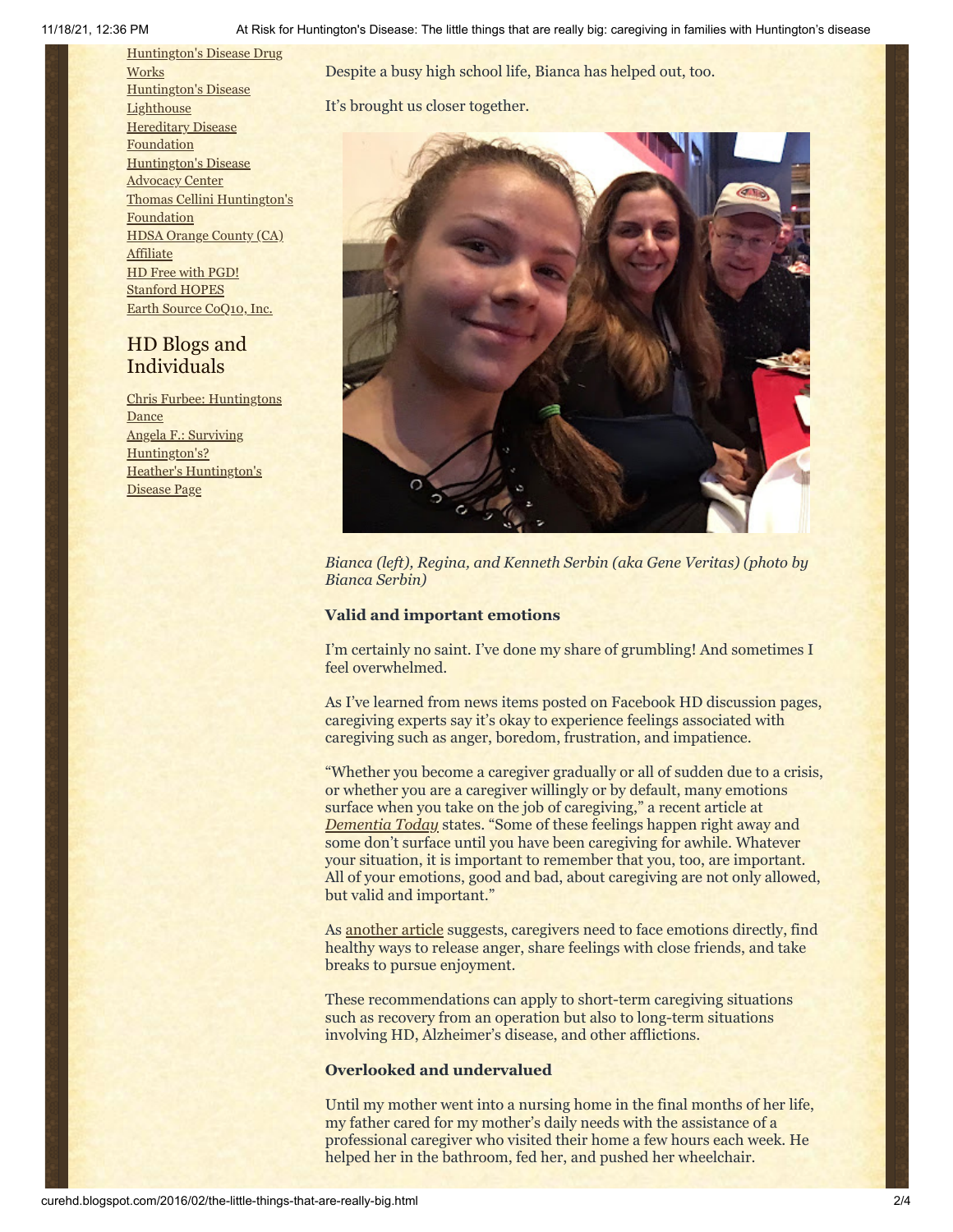11/18/21, 12:36 PM At Risk for Huntington's Disease: The little things that are really big: caregiving in families with Huntington's disease

She was the love of his life. He was stubborn about accepting more help at home and getting her physical therapy, but each day he climbed with her into the HD trenches.

Not once did I hear him complain. Maybe he should have!

In our celebritocracy, such dedication goes unrecognized. Each year family caregivers are [estimated](http://www.scnews.com/theme_pages/senior_scene/article_c1cf6af8-bed3-11e5-b883-637576f5fb04.html) to provide the equivalent of nearly half a trillion dollars in unpaid care.

In America, care [and caregiving are "overlooked and undervalued,"](http://thecaregivernetwork.ca/caregiving-gets-little-attention/) writes Zachary White, Ph.D., the author of the blog *[The Unprepared Caregiver](http://www.unpreparedcaregiver.com/)*.

Unlike highly valued, professional jobs, informal caregiving isn't considered a career.

"Parents and relatives and friends won't be able to brag about your experiences." Dr. White writes. "There are no 'schools' of informal caregiving – no Harvard or Stanford to use as a guiding goal from which others can respect and admire. Others may speak highly of your role and your efforts, but it begins and ends there."

While taking care of loved ones, members of the HD and other neurological disease communities have long advocated for better caregiver assistance and nursing home care – including disease-specific instruction for health aides. These will remain daunting challenges for the foreseeable future.

#### **Preemptive caregiving**

I believe that Regina's devotion to me and our family is a big reason why I've passed my mother's age of HD onset. She helps provide for the family by working as a full-time elementary school teacher; she sees to it that Bianca and I eat healthily; and she supports my HD advocacy.

She has done a lot of preemptive caregiving.

Caring for Regina during her recovery and remembering my mother's struggles with Huntington's have led me to reflect on my future caregiving needs.

As I <u>race against the genetic clock</u> and await the development of treatments for this incurable disorder and a health care system more responsive to those with brain diseases, I want to avoid becoming a burden on my family.

By maintaining good health in the present, I can perhaps reduce that future burden.

However, I know that, for each HD family, this is uncharted territory. We can forge ahead by caring for our our family members – and for the larger community.

Posted by Gene [Veritas](https://www.blogger.com/profile/03599828959793084715) at [7:23](http://curehd.blogspot.com/2016/02/the-little-things-that-are-really-big.html) PM  $> 1$  $\circ$ 

Labels: [brain](http://curehd.blogspot.com/search/label/brain) , [caregivers](http://curehd.blogspot.com/search/label/caregivers) , [caregiving](http://curehd.blogspot.com/search/label/caregiving) , [emotions](http://curehd.blogspot.com/search/label/emotions) , [genetic](http://curehd.blogspot.com/search/label/genetic%20clock) clock , Huntington's disease, juvenile [Huntington's](http://curehd.blogspot.com/search/label/Huntington%27s%20disease), [mother](http://curehd.blogspot.com/search/label/mother), [neurological](http://curehd.blogspot.com/search/label/neurological), [nursing](http://curehd.blogspot.com/search/label/nursing%20home) home, [onset](http://curehd.blogspot.com/search/label/onset), [preemptive](http://curehd.blogspot.com/search/label/preemptive%20caregiving) caregiving , [wheelchair](http://curehd.blogspot.com/search/label/wheelchair)

### 1 comment:

#### **Anonymous said...**

http://www.e-digitaleditions.com/i/637578-vol-13-l-winter-2016/9?